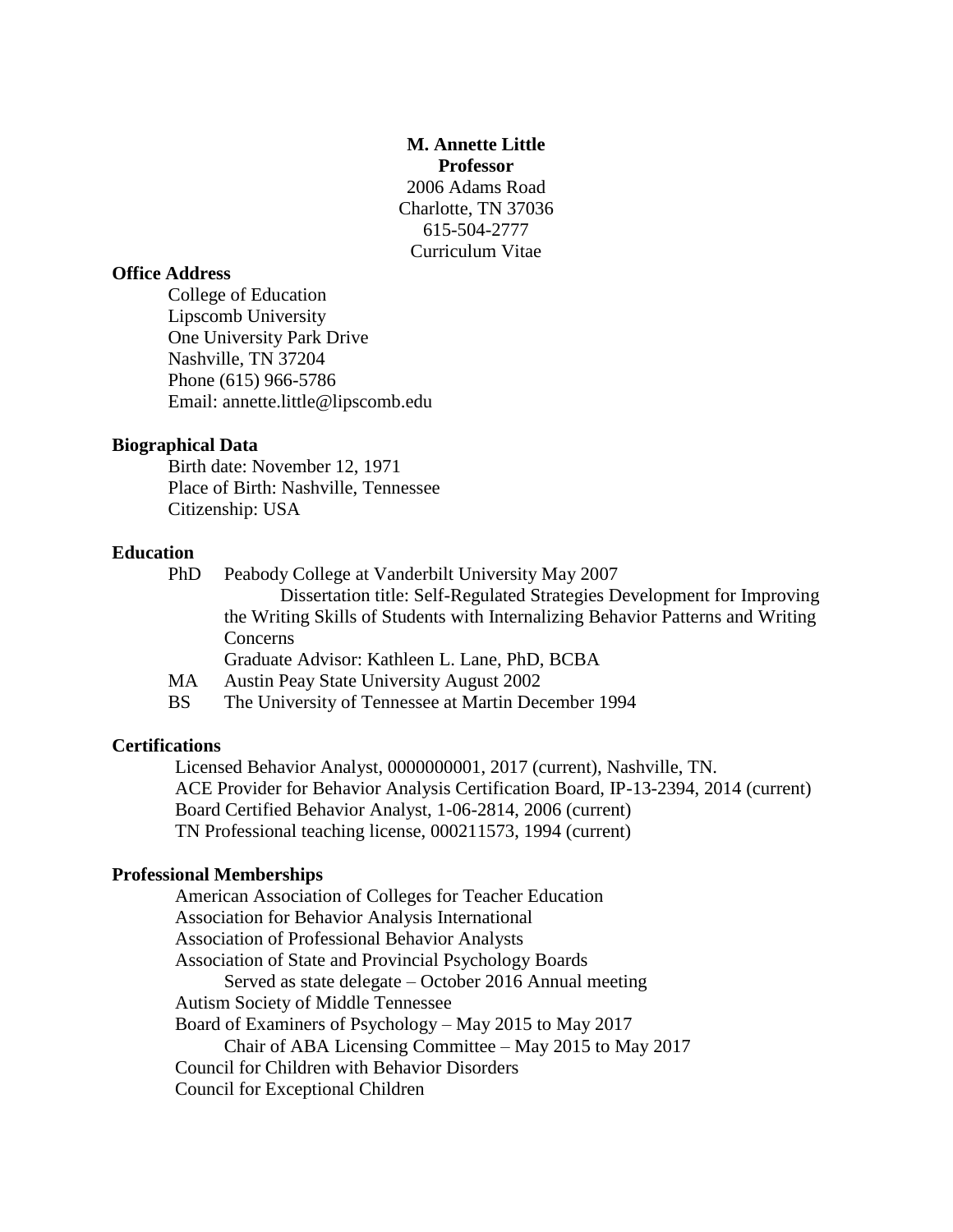Teacher Education Division of Council for Exceptional Children Tennessee Association for Behavior Analysis-President – November 2014 – November 2016 Chair of Publications committee- November 2012 to November 2013 Middle Tennessee representative – November 2009 to October 2012 Tennessee Association of Colleges for Teacher Education Tennessee Association of Independent Liberal Arts Colleges of Teacher Education Past-President – February 2018 to February 2020 President – February 2016 to February 2018 President-elect – February 2014 to February 2016

# **Scholarship**

### **Publications (13)**

- Campbell, M. & Little, M. A. (2018, submitted for review). DRA, DRL, and self-monitoring of adult student behavior. *Journal of Positive Behavior Interventions.*
- Barton-Arwood, S. M. & Little, M. A. (2013). Using graphic organizers to access the general curriculum at the secondary level. *Intervention in School and Clinic, 49*, 6-13*.*
- Lane, K. L., Graham, S., Harris, K. R., Little, M. A., Sandmel, K., & Brindle, M. (2010). Story writing: The effects of self-regulated strategy development for second grade students with writing and behavioral difficulties. *Journal of Special Education, 44,* 107-128.
- Lane, K. L., Little, A. L., Menzies, H. M., Lambert, W., & Wehby, J. H. (2010). A comparison of students with behavioral challenges educated in suburban and rural settings: Academic, social and behavioral outcomes. *Journal of Emotional and Behavioral Disorders, 18,* 131-148.
- Little, M. A., Lane, K. L., Harris, K., Graham, S., Story, M., & Sandmel, K. (2010). Selfregulated strategies development for persuasive writing in tandem with schoolwide positive behavioral support: Effects for second grade students with behavioral and writing difficulties. *Behavioral Disorders, 35,* 157-179*.*
- Sandmel, K., Brindle, M., Harris, K., Lane, K. L., Graham, S., Nackel, J., Mathias, R., & Little, A. (2009). Making it work: Differentiating tier two writing instruction with Self-Regulated Strategies Development in writing in tandem with School-Wide Positive Behavioral Support. *Teaching Exceptional Children, 42,* 22-35*.*
- Lane, K. L., Little, M. A., Casey, A. M., Lambert, W., Wehby, J. H., Weisenbach, J. L., & Phillips, A., (2009). A comparison of systematic screening tools for emotional and behavioral disorders, *Journal of Emotional and Behavioral Disorder, 17,* 93-105*.*
- Lane, K. L., Little, M. A., Redding Rhodes, J., Phillips, A., & Welsh, M. T. (2007). Outcomes of a teacher-led reading intervention for elementary students at-risk for behavioral disorders. *Exceptional Children, 74,* 47-70.
- Lane, K. L., Weisenbach, J. L., Little, M.A., Phillips, A., & Wehby, J. (2006). Illustrations of function-based interventions implemented by general Education teachers: Building capacity at the school site. *Education and Treatment of Children, 29,* 549-571*.*
- Lane, K. L. & Little, M. A. (2006). Antisocial Behavior (pp. 495-496). In N. J. Salkind (Ed.). The encyclopedia of human development: behavior modification and therapy: Volume 1. (pp. 103-105). Thousand Oaks, CA: Sage Publications.
- Lane, K. L., Wehby, J., Little, M. A., Cooley, C. (2005). Academic, social, and behavioral profiles of students with emotional and behavioral disorders educated in self-contained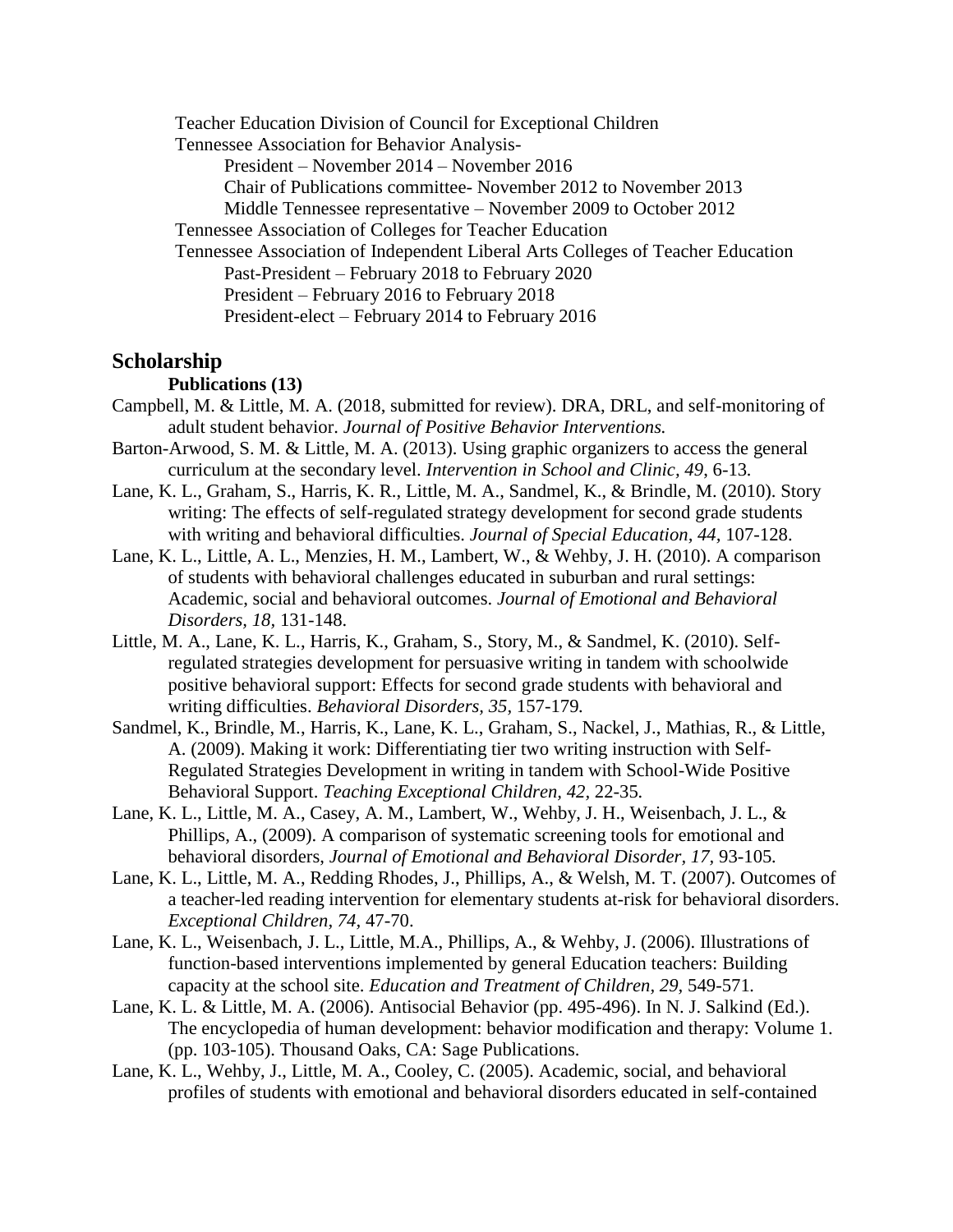classrooms and self-contained schools: Part I – Are they more alike than different? *Behavioral Disorders, 30,* 349-362.

- Lane, K. L., Wehby, J., Little, M. A., Cooley, C. (2005). Students educated in self-contained classrooms and self-contained schools: Part II – How do they progress over time? *Behavioral Disorders, 30,* 363-374.
- Lane, K. L., Pierson, M., Robertson, J., & Little, A. (2004). Teachers views of prereferral interventions: Perceptions of and recommendations for implementation support *Education and Treatment of Children, 27,* 420-439.

### **Conference Presentations (71)**

- Scretchen, P. & Little, M. A. (2022, April). Trauma informed instruction through an ABA lens. Global Voices, Nashville, TN.
- Smith, C., Little, M. A., Urbanczyk, B., & Plunk, L. (2020, May). Poster: Collaboration between school personnel and behavior analysts. The Association for Behavior Analysis International Annual Conference, Virtual.
- Smith, C., Little, M. A., Urbanczyk, B., & Plunk, L. (2019, November). Collaboration between school personnel and behavior analysts. The Tennessee Association for Behavior Analysis, Nashville, TN.
- Weaver, L., Tobenski, K., Holt, R., Santana, A., Scretchen, P., Little, M. A. (2019, November). Panel discussion: Creating a culturally aware and responsive environment. The Tennessee Association for Behavior Analysis, Nashville, TN.
- Little, M. A. (2019, June). Discussant: An open dialogue on cultural diversity as a first step toward developing professional self-awareness. The Tennessee Association for Behavior Analysis Middle Regional conference. Nashville, TN.
- Ashmeade, K. & Little, M. A. (2018, November). Diversity vs. Inclusion: Understanding personal identity in applied behavior analysis. The Tennessee Association for Behavior Analysis, Nashville, TN.
- Little, M. A. (2017, October). The Rural Culture in TN: Applications for ABA Implementation. The Tennessee Association for Behavior Analysis, Nashville, TN.
- Little, M. A. (2017, July). Understanding behavior. Family and Friends Conference, Nashville, TN.
- Little, M. A. (2017, May). The utilization of professional learning communities to build stronger supervision. Association for Behavior Analysis International, Denver, CO.
- Fox, J., Little, M. A., & King, S. (2017, May). Preliminary Analysis of a Survey Evaluating Applied Behavior Analysts' Knowledge and Use of Evidence-Based Practice. Association for Behavior Analysis International, Denver, CO.
- Anglim, M., Little, M. A., & Timm, J. D. (2017, May). Differential Reinforcement of Alternative Behavior, Differential Reinforcement of Lower Rates of Behavior, and Self-Monitoring of Adult Student Behavior. Association for Behavior Analysis International, Denver, CO.
- Parker-Peters, M. & Little, M. A. (2017, March). Effects of Political Mandates on Liberal Arts EPPs. Association of Independent Liberal Arts Colleges of Teacher Education, Tampa, FL.
- King, S., Little, M.A., & Fox, J. (2016, October). EBP: Every Behaviorist's Problem. The Tennessee Association for Behavior Analysis, Nashville, TN.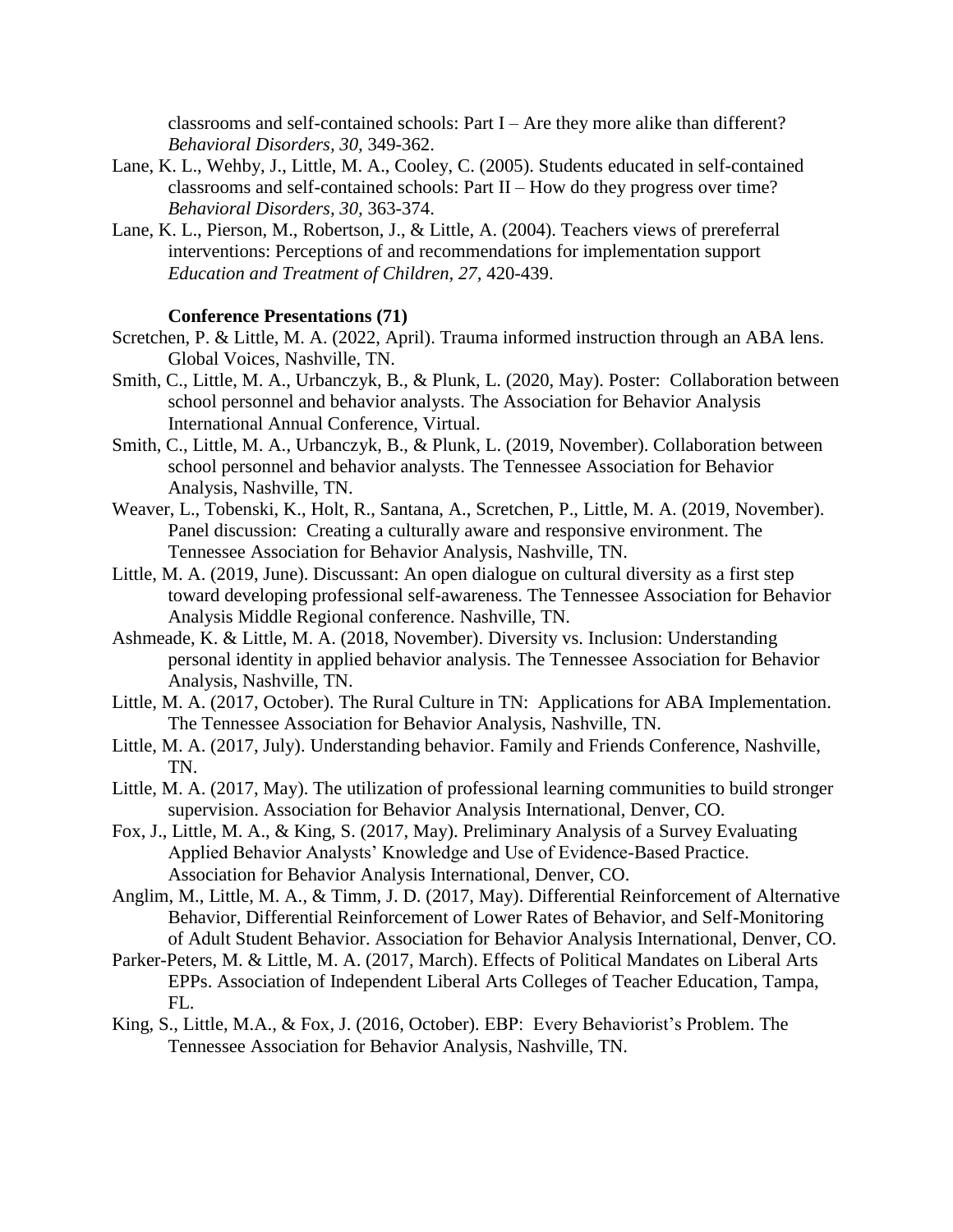- Little, M. A. & Lambert, J. (2016, October). Professional Learning Communities: Working Together to Build Stronger Supervision. The Tennessee Association for Behavior Analysis, Nashville, TN.
- Little, M. A. (2016, October). Presidential Remarks and Welcome. The Tennessee Association for Behavior Analysis, Nashville, TN.
- Little, M. A. (2016, June). The Good, the Bad, and the Ugly: Behavior Management that Works in Any Classroom Setting. Summer Alumni Summit, Nashville, TN.
- Little, M. A. (2016, May). Supervising the Supervisor: Accountability in Field Supervision. The Association for Behavior Analysis International, Chicago, IL.
- Little, J. W. & Little, M. A. (2016, May). Sexuality and Autism Spectrum Disorder. Disability MegaConference, Nashville, TN.
- Little, M. A. (2015, October). TABA Welcome and Presidential Address. The Tennessee Association for Behavior Analysis, Nashville, TN.
- Little, M. A., Fox, J., Simcoe, K., Mahoney, & M., Edwards, S. (2015, October). Evidence-based Practice in ABA: Overview, Application, and Implications. The Tennessee Association for Behavior Analysis, Nashville, TN.
- Houchins-Juarez, N. & Little, M. A. (2015, October). Current Issues in Supervision. The Tennessee Association for Behavior Analysis. Nashville, TN.
- Little, M. A. (2015, August). Supporting Your Child with Special Needs. Parent University, Nashville, TN.
- Little, M. A. (2015, June). President's Welcome and TABA Business. Middle Tennessee TABA Conference, Nashville, TN.
- Little, M. A. (2015, June). Social Emotional Learning through an ABA Lens, 2015 Social Emotional Learning Conference, Nashville, TN.
- Little, M. A. (2015, May). Data Driven Supervision in the Field of Applied Behavior Analysis. Association for Behavior Analysis International, San Antonio, TX.
- Little, M. A. & Little, C. F. (2015, May). Farm as Recreation and Strengthening Social Skills. Disability MegaConference, Nashville, TN.
- Little, M. A. (2015, April). Presidential Address. West Tennessee TABA conference, Memphis, TN.
- Juarez, A. P., Fox, J., Lambert, J., Little, M. A., Meindl, J. (2014, October). A Debate: Defining, Considering, and Implementing Punishment-based Procedures. Tennessee Association for Behavior Analysis, Nashville, TN.
- Little, M. A., Barton-Arwood, S., Music, A. (2014, October). A Process for Supervision of Candidates in the Field of Applied Behavior Analysis. Tennessee Association for Behavior Analysis, Nashville, TN.
- Little, M. A. (2014, October). Modeling Evidence in Field Work. Association for Christian Educator Preparation Programs, Nashville, TN.
- Little, M. A., Spooner, H., & Skeen, J. (2014, August). Reach Higher: Opportunities for Uniting with Higher Education. PATH Intl. Conference, Region 5, Murfreesboro, TN.
- Little, M. A. (2014, August). Socials Skills Instruction on the Farm. Uniting EAAT and Higher Education, Murfreesboro, TN.
- Little, M. A. & Little, C. F. (2014, July). Social Skills Instruction for Children and Young Adults. Social Emotional Learning Conference, Nashville, TN.
- Little, M. A. (2014, July). Using Data to Promote Responsible Decision Making. Social Emotional Learning Conference, Nashville, TN.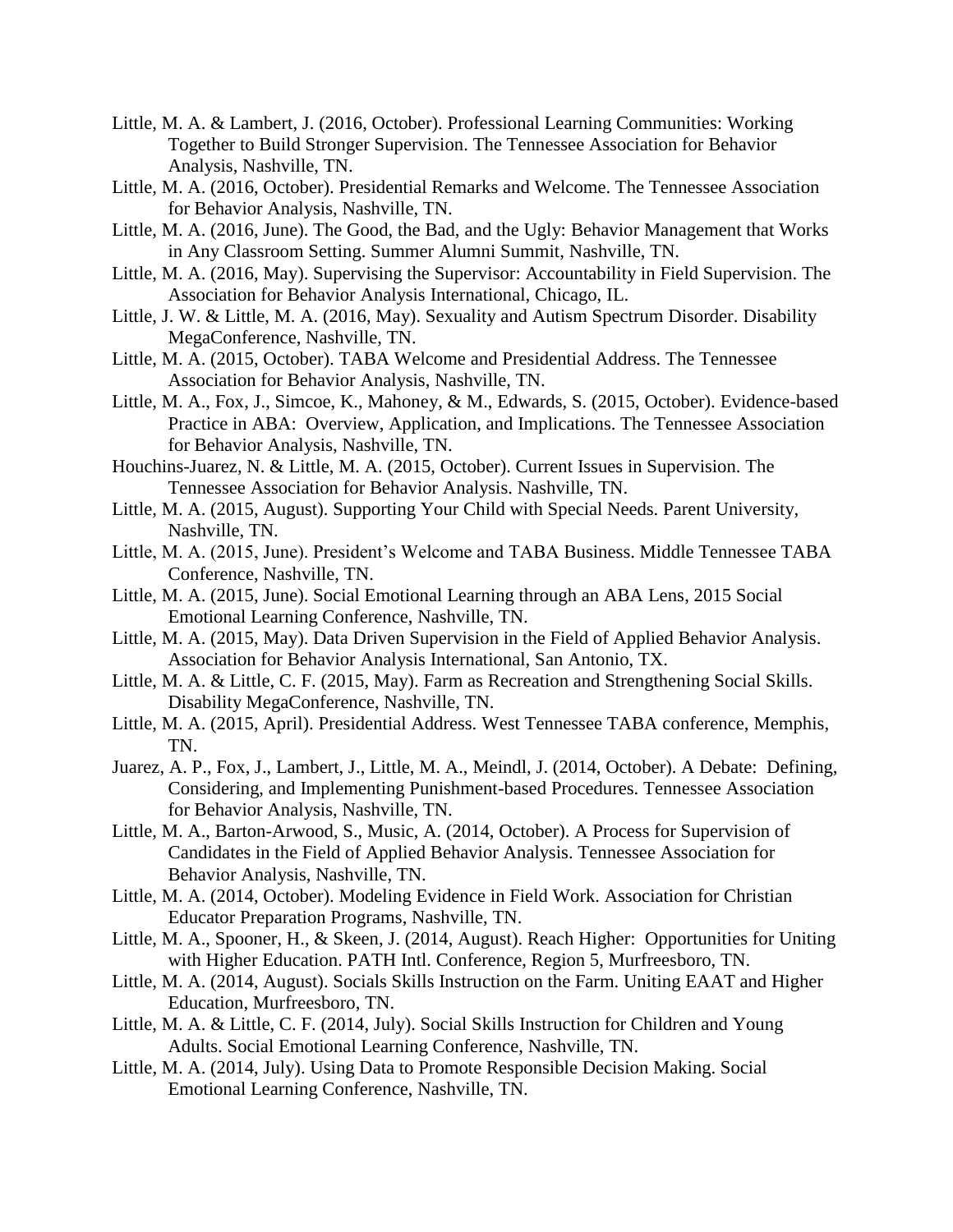- Little, M. A. & Anderson, A. (2014, June). Distinctly Christian: Teaching ABA in a Traditionally Atheistic Field. Summer Alumni Summit, Nashville, TN.
- Little, J. W. & Little, M. A. (2014, May). Growing Up With Autism. Disability MegaConference, Nashville, TN.
- Little, M. A., Barton-Arwood, S., & Music, A. (2014, May). Fidelity of Supervision of Field Experience (Group and Individual). Association for Behavior Analysis International, Chicago, IL.
- Music, A. & Little, M. A. (2014, May). Using Behavioral Skills Training for Skill Acquisition of Task List Items. Association for Behavior Analysis International, Chicago, IL.
- Little, M. A. & Scretchen, P. (2013, November). Enhancing the social life of people with Autism Spectrum Disorder. Autism Society of Middle Tennessee, Nashville, TN.
- Little, M. A. & Anderson, A. (2013, October). Embedding the Bible in an Ethics Course: Using a Behavioral Approach. Association for Christian Educator Preparation Programs. Memphis, TN.
- Little, M. A. & Barton-Arwood, S. (2013, June). Treatment integrity of ABA supervision. Onward and Outward 2013 TABA Regional Conference. Franklin, TN.
- Little, M. A. & Barton-Arwood, S. (2013, May). Evaluating fidelity of implementation in supervision of candidates working toward ABA certification. Association for Behavior Analysis International, Minneapolis, MN.
- Little, M. A. & Beddow, P. (2012, October). Social validity in school-based programs. Tennessee Association for Behavior Analysis, Nashville, TN.
- Little, M. A., Zhang, J., & Davis, B. (2012, October). Working with the system during the economic downturn. Tennessee Association for Behavior Analysis, Nashville, TN.
- Barton-Arwood, S., Little, M. A., & Lunsford, L. (2012, October). Evaluating fidelity of implementation: Supporting correct and sustained use of evidence-based practices. Tennessee Council for Exceptional Children, Nashville, TN.
- Little, M. A. & Scretchen, P. (2012, June). Using behavioral methods to enhance the social life of adults with ASD. Disability MegaConference, Nashville, TN.
- Little, M. A., Stenson, C., Gilchrist, L, & McGraner, K. (2012, March). PhDs and EdDs: A Panel Series Discussion on Education's Two Terminal Degrees. Vanderbilt University, Nashville, TN.
- Little, M. A. (2011, October). Working together in the public school system. The Tennessee Association for Behavior Analysis, Nashville, TN.
- Little, M. A. (2011, October). Communicating with families. The Tennessee Association for Behavior Analysis, Nashville, TN.
- Little, M. A., Scretchen, P., & Coffey, S. (2011, June). Connecting behavior and communication using ABA techniques. Ninth Annual Tennessee Disability MegaConference. Nashville, TN
- Eadie, M. L. & Little, M. A. (2011, April). How DynaVox helps develop language and provide behavioral support. The Middle Tennessee TABA conference. Nashville, TN
- Little, M. A., McCoy, J., & Ashmeade, K. (2009, September). Autism treatments across disciplines. Tennessee National Association for the Dually Diagnosed. Nashville, TN
- Lane, K. L. & Little, M. A. (2009, May). A comparison of systematic screening tools for emotional and behavioral disorders. Association for Behavior Analysis International. Phoenix, AZ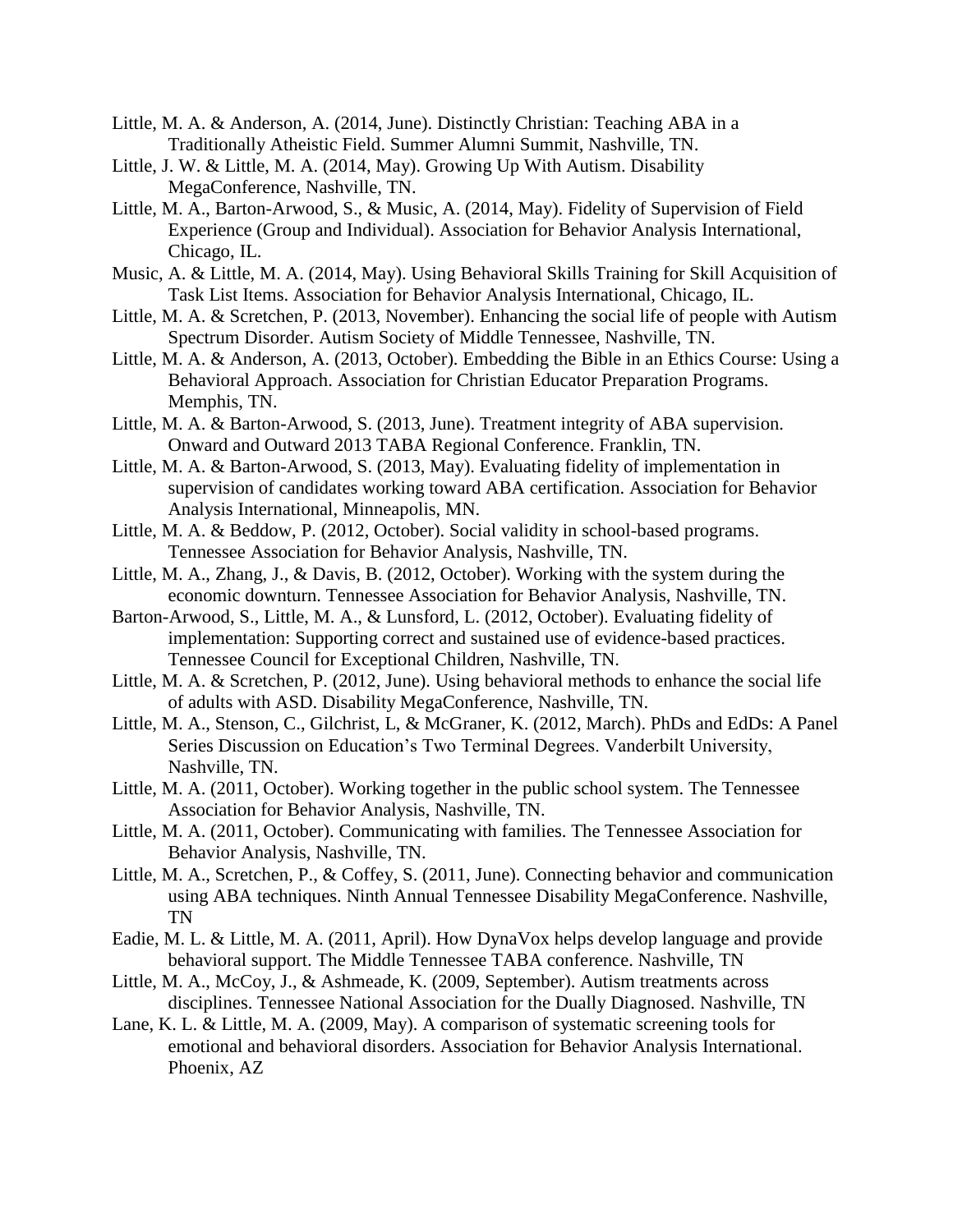- Little, M. A., Anderson, A., White, K. M. (2008, September). A presentation of case studies utilizing an integrative approach to treating individuals with intellectual and developmental disabilities. Tennessee National Association for the Dually Diagnosed. Nashville, TN
- Little, M. A. (2008, May). Behavioral Approaches for Coping with & Redirecting/Reducing Restricted & Repetitive Behaviors. Autism Society of Middle Tennessee at Vanderbilt Kennedy Center.
- Harris, K., Lane, K. L. Sandmel, K., Brindle, M., Little, M. A., & Graham, S. (2008, April). Strategies instruction and positive behavioral support for second graders at risk for EBD. A paper presented at Council for Exceptional Children. Boston, MA.
- Little, M. A., Lane, K. L., Harris, K., & Graham, S. (2008, February). Self-regulated strategies development for improving the writing skills of students with internalizing behavior patterns and writing concern. A paper presented at the Midwest Symposium for Leadership in Behavior Disorders, Kansas City, Missouri.
- Harris, K., Lane, K. L., Graham, S., Little, M. A., Brindle, M., & Sandmel, K. (2007, November). The Effects of Self-Regulated Strategies Development and Positive Behavior Supports on Writing for Students At-Risk for Writing and Behavioral Difficulties. Vanderbilt Kennedy Center Event, Nashville, Tennessee.
- Little, M. A. (2007, October). Self-regulated strategies development for improving the writing skills of students with internalizing behavior patterns and writing concerns. Council for Children with Behavioral Disorders, Dallas (Irving), Texas.
- Lane, K. L., Wehby, J., & Little, A. (2007, February). Project PREVENT: Preliminary findings of school based interventions to prevent the development of learning and behavior problems. Midwest Symposium for Leadership in Behavior Disorders, Kansas City, Missouri.
- Little, A. L., Rhodes, J. R., Lane, K. L., Zimmerman, J., & Brown, B. (2006, November 17). Outcomes of an academic intervention for first-grade students identified as at-risk for EBD. A paper presented at Teacher Educators for Children with Behavioral Disorders, Tempe, AZ.
- Lane, K. L., Parks, R. J., Bergman, W., Merwin, M. T., & Little, A. (2006, November 17). Outcomes of function-based interventions for middle and elementary age students who were nonresponsive to primary intervention efforts. A paper presented at Teacher Educators for Children with Behavioral Disorders, Tempe, AZ.
- Weisenbach, J., Little, A., Phillips, A., & Lane, K. L. (2006, November). Illustrations of function-based interventions implemented by general education teachers: Building capacity at the school site. A paper presented at the Tennessee Association of Applied Behavior Analysis. Nashville, TN.
- Little, A., Redding Rhodes, J., Lane, K. L., Phillips, A., Zimmerman, J., & Brown, L. (2006, November). Supplemental reading instruction for first grade students at-risk for emotional/ behavioral disorders. A paper presented at the Tennessee Association of Applied Behavior Analysis. Nashville, TN.
- Lane, K. L., Little, A., Phillips, Weisenbach, J., & Merwin, M. (2006, May). Efficacy of academic and behavioral interventions in preventing the development of emotional and behavioral disorders: Preliminary outcomes. A paper presented at an international symposium at the Association for Behavioral Analysis International. Atlanta, GA.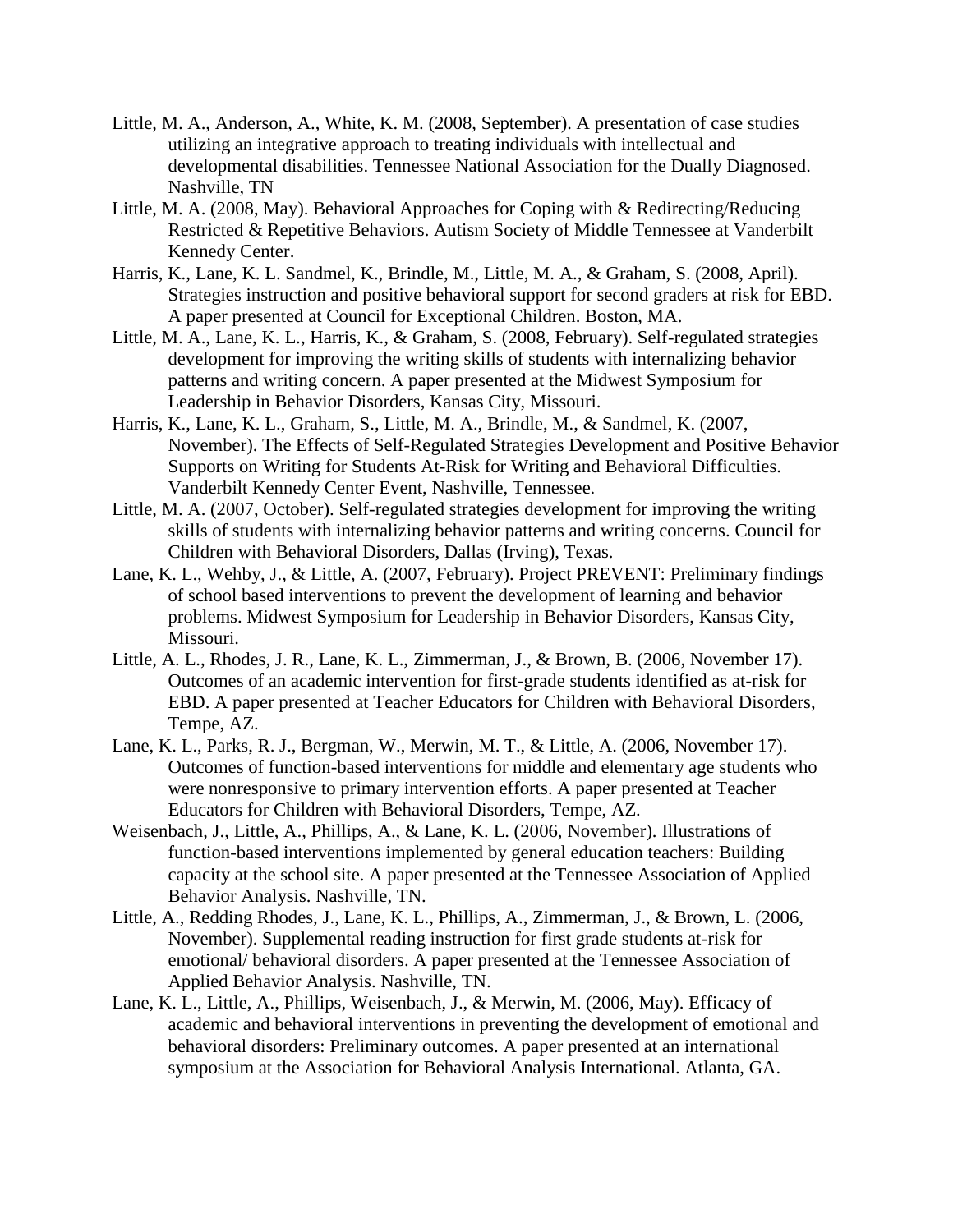- Lane, K. L., Phillips, A., Weisenbach, J., Little, A., & Merwin, M. (2006, May). Function-based interventions to manage problem behaviors in elementary classrooms: A systematic, validated approach. A poster presented at an international symposium at the Association for Behavioral Analysis International. Atlanta, GA.
- Lane, K.L., Wehby, J., Little, A., Phillips, A., Weisenbach, J., Merwin, M., & Thompson, A. (2005, November 18). The efficacy of school-based interventions to prevent the development of learning and behavior problems at the elementary level: Preliminary findings of Project PREVENT. A paper presented at Teacher Educators for Children with Behavioral Disorders, Tempe, AZ.
- Weisenbach, J., Little, A., & Lane, K.L. (2005, November). A functional assessment-based intervention to increase the positive social interactions of a second-grade student in a regular classroom setting. Tennessee Association of Applied Behavior Analysis, Nashville, TN.
- Lane, K. L., Wehby, J. H., Little, A., Starko, S., Thompson, A., & Raines, S. (2005, February). Project PREVENT: Screening and intervening to prevent the development of learning and behavior problems – preliminary findings. Midwest Symposium for Leadership in Behavior Disorders, Kansas City, Missouri.
- Lane, K.L., Wehby, J., Little, A., Thompson, A. & Raines, S. (2004, November). Early detection of learning and behavior problems at the elementary level: Preliminary findings of project PREVENT. A paper presented at Teacher Educators for Children with Behavioral Disorders, Tempe, AZ.
- Lane, K. L., Barton-Arwood, S. Savage, S., Mofield, E., Little, A., Robertson, J., Catchings, C., McDade, K., Moriarty, A., & McAtee, K. (2004, April). *Positive behavior support at the high school level: What we've learned and recommend.* A paper presented at the Tennessee Branch of the International Dyslexia Association. Nashville, TN.

# **Research Experience**

**Focus:** Exploring academic and behavior interventions at the primary, secondary, and tertiary levels for students with or at risk for behavior problems.

**Project Connect:** Co-Principle Investigator – Spring 2012. Designed and developed research to explore teaching strategies in a school in Grand Goâve, Haiti.

**Project WRITE:** Project Coordinator – August 2006-June 2007. Coordinated Study 1 (a multiple baseline with multiple probes design). Coordinated and conducted research assistant trainings in screening procedures and assessments. Coordinated and conducted writing interventions with students in general education 2nd grade classrooms.

Project PREVENT: Project Coordinator-May 2004-July 2006. Coordinated Study 1 (Identify, Assess, and Follow) and Study 2 (Identify, Assess, Intervene, and Follow). Coordinated and conducted teacher trainings, screening procedures, student assessments, and academic and behavioral interventions for students in grades K-4th.

**Project Positive Behavior Support (PBS):** Research Assistant-August 2003-May 2004. Monitored interventions; collected and entered school wide data at the high school level.

# **Dissertation Committee - Chair**

2020-2021 - Reading Plus. 3 students 2019-2020 - Dickson County Schools. 2 students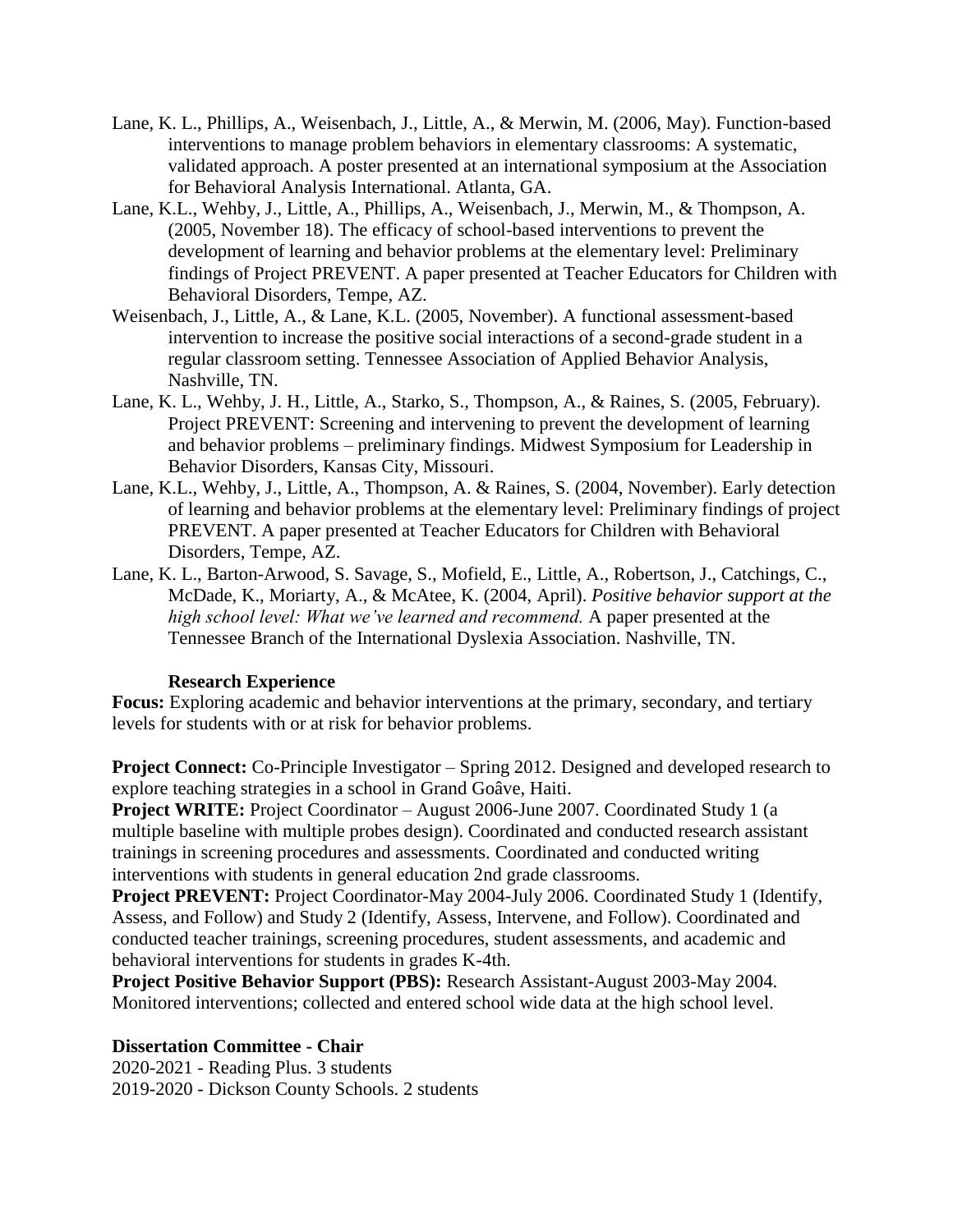2018-2019 - Homework Hotline. 3 students. 2017-2018 - Robertson County Schools. 3 students. 2017-2018 - TN Inclusive Higher Education Alliance. 3 students. 2016-2017 - RTI in a Rural Tennessee School District: Perceptions, Implementation, and Achievement. 3 students.

# **Dissertation Committee - Member**

2017-2018 - Cheatham County Board of Ed. 2016-2017 - Perceptions of the Impact of the IDEAL Program on Lipscomb University's Campus. 2 students.

# **Service**

# **Guest Reviewer:**

| Journal of Positive Behavior Interventions – February 2007 to present |                          |
|-----------------------------------------------------------------------|--------------------------|
| Peter Lang Publishing -                                               | November 2017-April 2018 |
| Pediatrics -                                                          | April 2017               |
| Remedial and Special Education -                                      | May 2011 to 2013         |
| Education and Treatment of Children –                                 | December 2009            |
|                                                                       | January 2007             |
|                                                                       | <b>July 2006</b>         |

# **Committee Work: State Level**

Tennessee Licensure Committee for Applied Behavior Analysts – Consultant June 2017 to present

Tennessee Licensure Committee for Applied Behavior Analysts – Chair May 2015 to June 2017 Board of Examiners of Psychology - Ex Officio Member – May 2015 to June 2017

December 2009

# **University Level**

Lipscomb Tenure, Promotion, Leave – August 2014 to present Lipscomb Joshua Project – August 2014 – May 2015 Belmont Faculty Senate – August 2012 to May 2013 Belmont Faculty Work Life – August 2012 to May 2013 Belmont Honor Council – August 2008 – May 2013 Belmont Undergraduate Catalog and Curriculum – August 2012 to May 2013 **College Level**  Graduate Education Scholarship Committee – August 2017 - present Lipscomb ACEPP conference committee – July 2014-October 2014 Belmont Undergraduate Catalog and Curriculum – August 2012 to May 2013 **Department Level**  Belmont CAEP Standard 1 –Chair- January 2012 – May 2013 Belmont Gateway 2 – Chair – August 2011-May 2012 **Community** Common Ground Cooperative, Nashville, TN – Board member – July 2016 to February 2020 Client Recruitment Committee – October 2016 to February 2020

LEAD Public School Board – August 2015 to present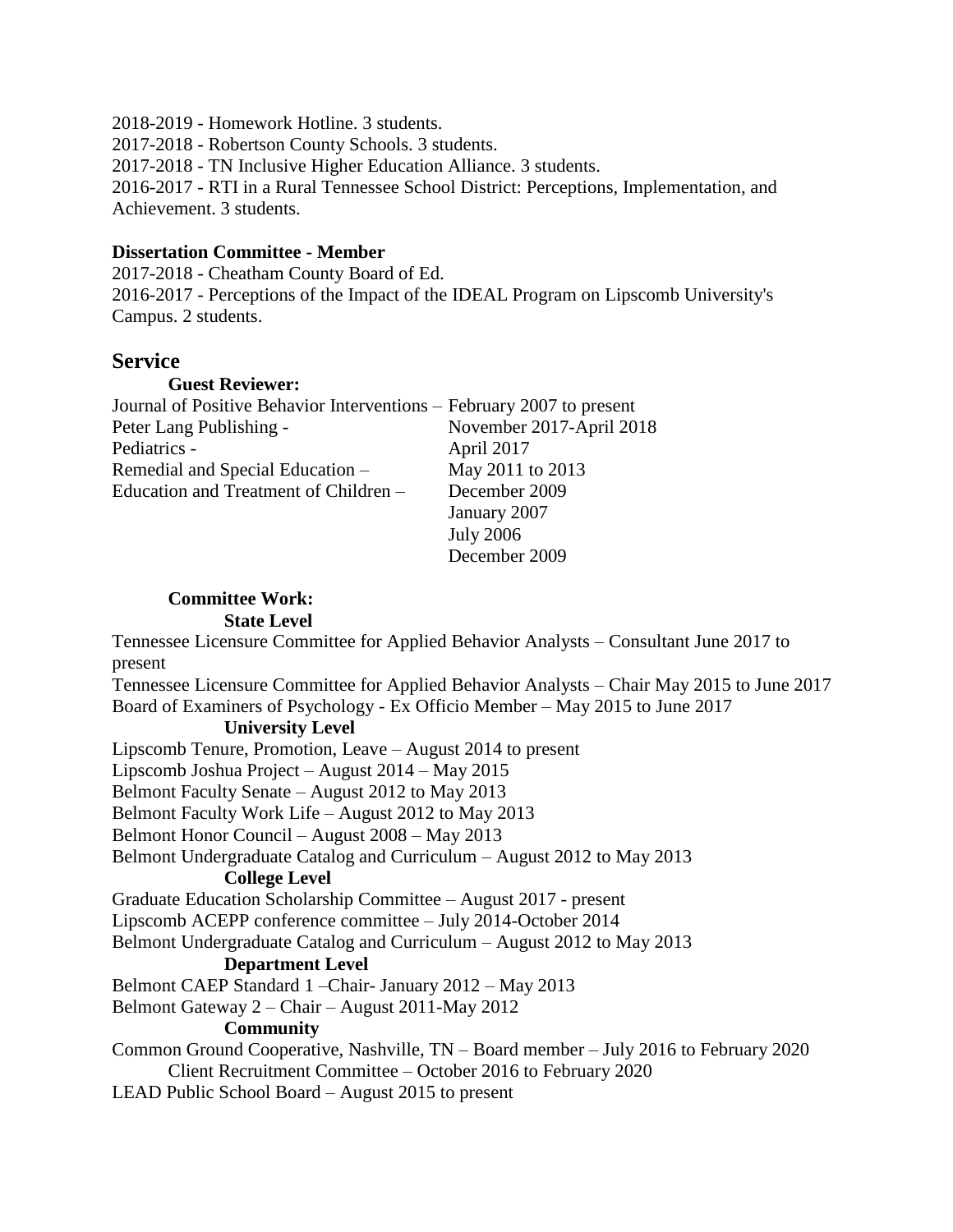LEAD Public School Academic Committee – September 2014 to present Chair of Academic Committee– September 2016 to present Executive Committee member – May 2017 to present CEO Search Committee member – August 2017 – May 2018 School Board member St. Patrick's School, McEwen, TN – August 2014 – August 2017 Secretary – August 2014 to August 2017 Chair of Development Committee – November 2016 to August 2017 St. Christopher's Church Parish Council member – January 2013 – December 2016 Subsidy committee member – January 2013 – May 2018 Lector – January  $2011$  – May  $2016$ 

#### **Inservice:**

Virtual training, Hangzhou, China, December 2021 "Autism Spectrum Disorder" Emerald Academy Charter School, Knoxville, TN, July 2021 "De-escalation in the Classroom" Aquinas College, Nashville, TN, February 2020. "Merging Characteristics with Interventions" Emerald Academy Charter School, Knoxville, TN, January 2019. "Behavior Management Through an ABA Lens" Lipscomb University College of Education, Student Teacher Seminar, November 2017 "Behavior Management at the School, Classroom, and Individual Levels" McEwen High School, November 2017 "Autism and Behavior Management" SALAMA Urban Ministries, June 2017 "Behavior Management that Works for all Students" LEAD Charter Schools, March 2017 "The Good, the Bad, and the Ugly: Behavior Modification in the Classroom" Lipscomb Academy Elementary School, February 2017 "The Good, the Bad, and the Ugly: Behavior Management that Works in Any Classroom Setting" LEAD Charter Schools, July 2016 "Universal Design for Learning" LEAD Charter Schools, March 2016. "IEP Goals and Special Education" St. Patrick Catholic School, October 2015. "Universal Design for Learning" Humphrey County School Board, July 2015. "Autism Spectrum Disorder" Lipscomb University, June 2015 "The Power of Inclusion 2015: Academic and Behavior Support for Students with Disabilities in Private School Settings" Davidson County Juvenile Detention Center, August 2014 "How Do We Change Behavior?" Overbrook Elementary, March 2014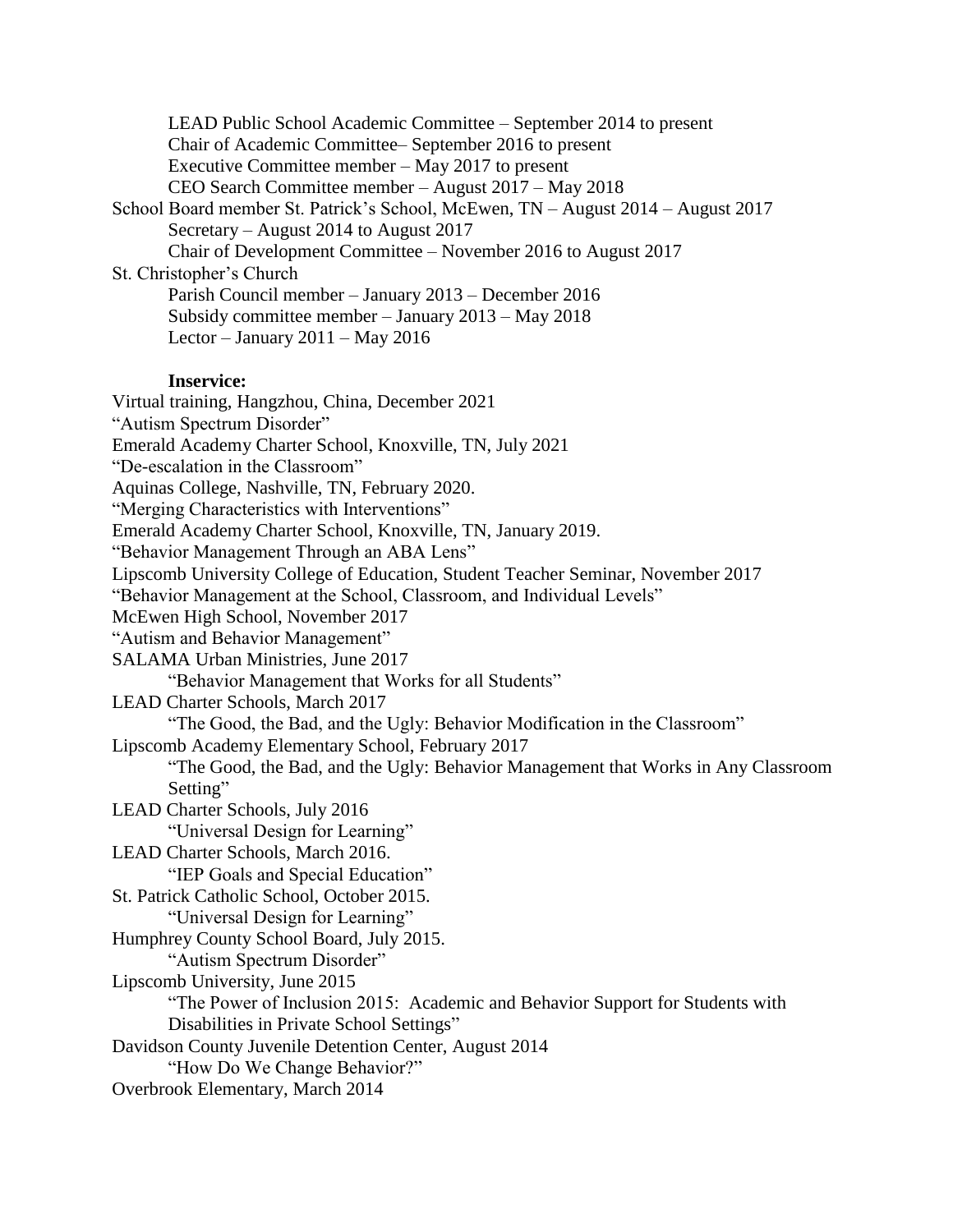"Diverse Learners: Identifying Needs and Concrete Methods of Instruction" Siloë School, Grand Goâve, Haiti, September 2012 "Professional Learning Communities" McEwen Elementary, McEwen, TN "Autism Spectrum Disorder" Fall 2011 Haiti Partners Principal Workshop, Haiti "Connecting Reflective Teaching with Student Learning" May 2011 St. Henry School, Nashville, TN "Universal Design for Learning" Fall 2009 St. Patrick's School, Humphreys County: "School-wide Behavior Management" Fall 2005 "Classroom Management for Students with ADHD" Spring 2004 "ADHD: A Positive Phenomenon to be Encouraged in Students" Fall 2000

# **Administrative Duties**

Director of Studies in Applied Behavior Analysis – June 2013- present Faculty Advisor – Studies in Applied Behavior Analysis – June 2013 to present

# **Teaching/Professional Experience**

**Applied Behavior Analysis** 

Owner of A. Little Way providing trainings and behavioral consultation for schools and families. – August 2013-present

Board Certified Behavior Analyst - Scarab Behavioral Health Service – June 2007 to March 2012

Behavior Analysis Clinic at Vanderbilt (Internship) – December 2004 to July 2005 – worked with adults entering community after a stay at Middle Tennessee Mental Health Institute (MTMHI). Developed BIPs and FBAs with both adults at MTMHI and children at Vanderbilt's Psychiatric Hospital. Supervised by Craig Kennedy, Peabody College, Nashville, TN

# **College Level Teaching**

Professor of Education, Director of Studies in Applied Behavior Analysis Lipscomb University – June 2019 to present

Associate Professor of Education, Director of Studies in Applied Behavior Analysis Program Lipscomb University – June 2013 to June 2019

Assistant Professor of Education –

Belmont University – August 2008 to May 2013

Adjunct Instructor –

Aquinas College – August 2013 to present

Lipscomb University- Summer 2008 to May 2013

Peabody College of Vanderbilt University SPED 1010 (Introduction to Exceptionality) – Fall2007

Belmont University EDUC 3800/5800 (Meeting the Needs of Diverse Learners) – Summer 2007, Summer 2008

Peabody College of Vanderbilt University SPED 3210 (Managing Academic and Social Behavior) – Summer 2007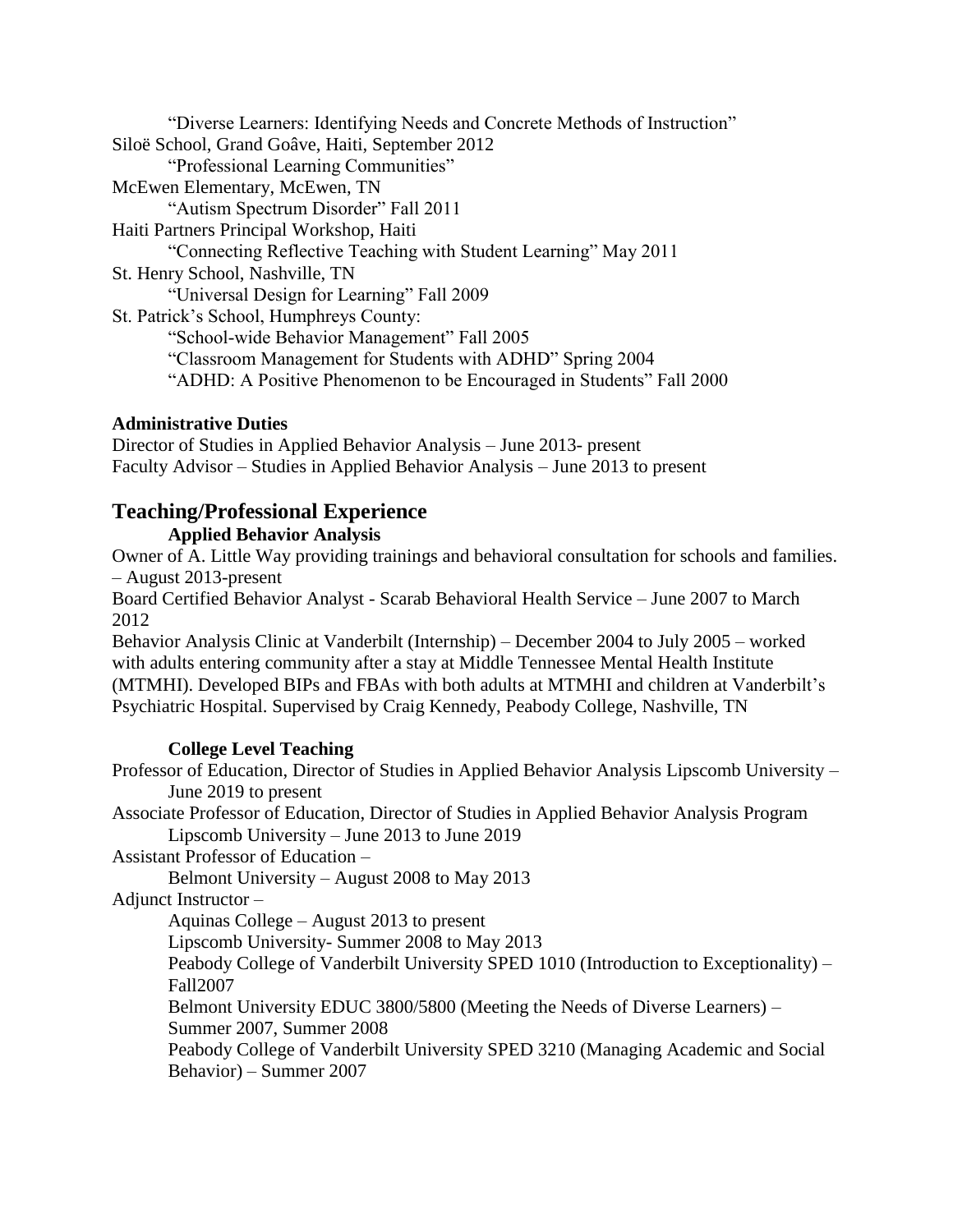Austin Peay State University EDUC 5430 (Fundamental Statistics for Behavioral Sciences) Spring 2006

Austin Peay State University EDUC 5000 (Research in Education) – Spring 2006 Austin Peay State University SPED 3340/5340 (Development of Consultative Skills) – Fall 2005, Fall 2006

Austin Peay State University EDUC 5430 (Seminar on Research) – Fall 2005 Guest Lecturer –

"Single Subject Design" – Lipscomb University EGSE 5063 (Research Methods) – November 11, 2015

"Emotional Behavior Disorders" – Lipscomb University ED 3353 (Chara&Assess Stud. w/ Disabilities) – October 28, 2015

"Reading interventions for students with EBD" – Peabody College SPED 3900 (SpTp: Adv Reading in SPED) – June 26, 2007

"Increasing Behavior" – Peabody College SPED 3210 (Managing Academic and Social Behavior) – October 9, 2005

"Structuring the Environment" – Peabody College SPED 3210 (Managing Academic and Social Behavior) – October 02, 2003

Teacher Assistant –

Peabody College of Vanderbilt University SPED 3900 (Early Detection and Prevention) – July 2005

Peabody College of Vanderbilt University SPED 3210 (Managing Academic and Social Behavior) – Fall 2004

# **Primary/Secondary Level Teaching**

Behavior I teacher (K-2nd grades)–Alternative Learning Center –August 2000-August 2003 Resource/Inclusion teacher (4-6th grades)–White Bluff Elementary–August 1997-August 1999 Principal-Chad Youth Enhancement Center–August 1996-August 1997 K-12 resource teacher-Jackson Academy–August 1995-August 1996 K-12 grade day treatment teacher-Jackson Academy–January 1995-August 1995

# **Professional References**

Kathleen Lynne Lane (785) 864-9630 Professor of Special Education University of Kansas Lawrence, Kansas 66045-3101 Kathleen.lane@ku.edu

Steve Graham (602) 543-6358 Professor Mary Lou Fulton Teachers College PO Box 37100 Mail Code: 3151 Phoenix, AZ, 85069 sgraham4@asu.edu

Joseph Wehby (615) 322-8190 Associate Professor, Peabody College Vanderbilt University, Nashville